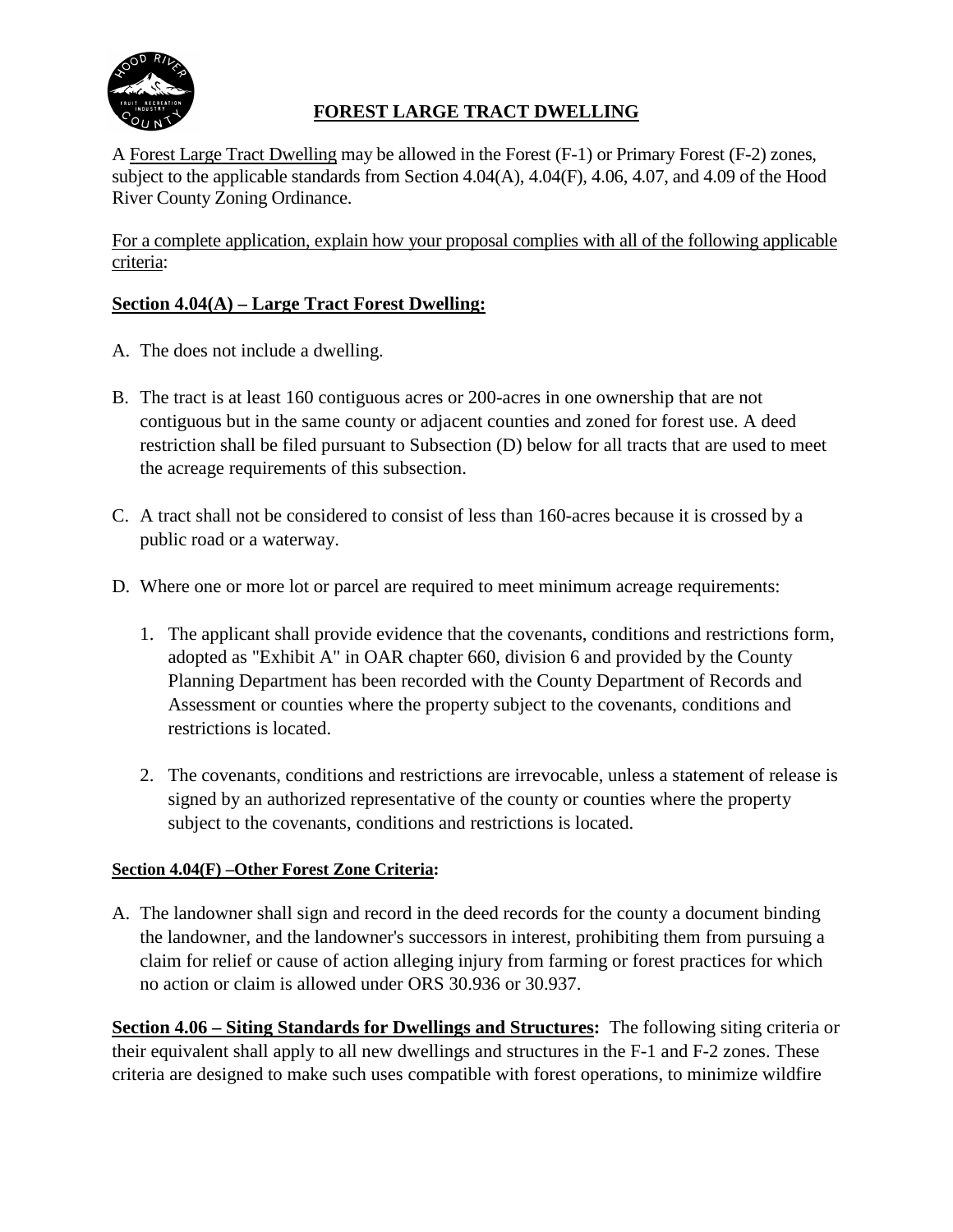hazards and risks and to conserve values found on forest lands. The County shall consider the criteria in this section together with the requirements of Section 4.07 to identify the building site:

A. Dwellings and structures shall be sited on the parcel so that:

- 1. They have the least impact on nearby or adjoining forest or agricultural lands;
- 2. The siting ensures that adverse impacts on forest operations and accepted farming practices on the tract will be minimized;
- 3. The amount of forest lands used to site access roads, service corridors, the dwelling and structures is minimized;
- 4. The risks associated with wildfire are minimized.
- B. Siting criteria satisfying Subsection (A) above may include setbacks from adjoining properties, clustering near or among existing structures, siting close to existing roads and siting on that portion of the parcel least suited for growing trees.
- C. Dwellings shall comply with applicable provisions of Article 50 Buffer Requirements.
- D. The applicant shall provide evidence to the governing body that the domestic water supply is from a source authorized in accordance with the Water Resources Department's administrative rules for the appropriation of ground water or surface water and not from a Type F of Type N streams as defined in the Forest Practices rules (OAR chapter 629-635- 0200). For purposes of this section, evidence of a domestic water supply means:
	- 1. Verification from a water purveyor that the use described in the application will be served by the purveyor under the purveyor's rights to appropriate water;
	- 2. A water use permit issued by the Water Resources Department for the use described in the application; or
	- 3. Verification from the Water Resources Department that a water use permit is not required for the use described in the application. If the proposed water supply is from a well and is exempt from permitting requirements under ORS 537.545, the applicant shall submit the well constructor's report to the county upon completion of the well.
- E. As a condition of approval, if road access to the dwelling is by a road owned and maintained by a private party, the U.S. Bureau of Land Management, or the U.S. Forest Service, then the applicant shall provide proof of a long-term road access use permit or agreement. The road use permit may require the applicant to agree to accept responsibility for road maintenance.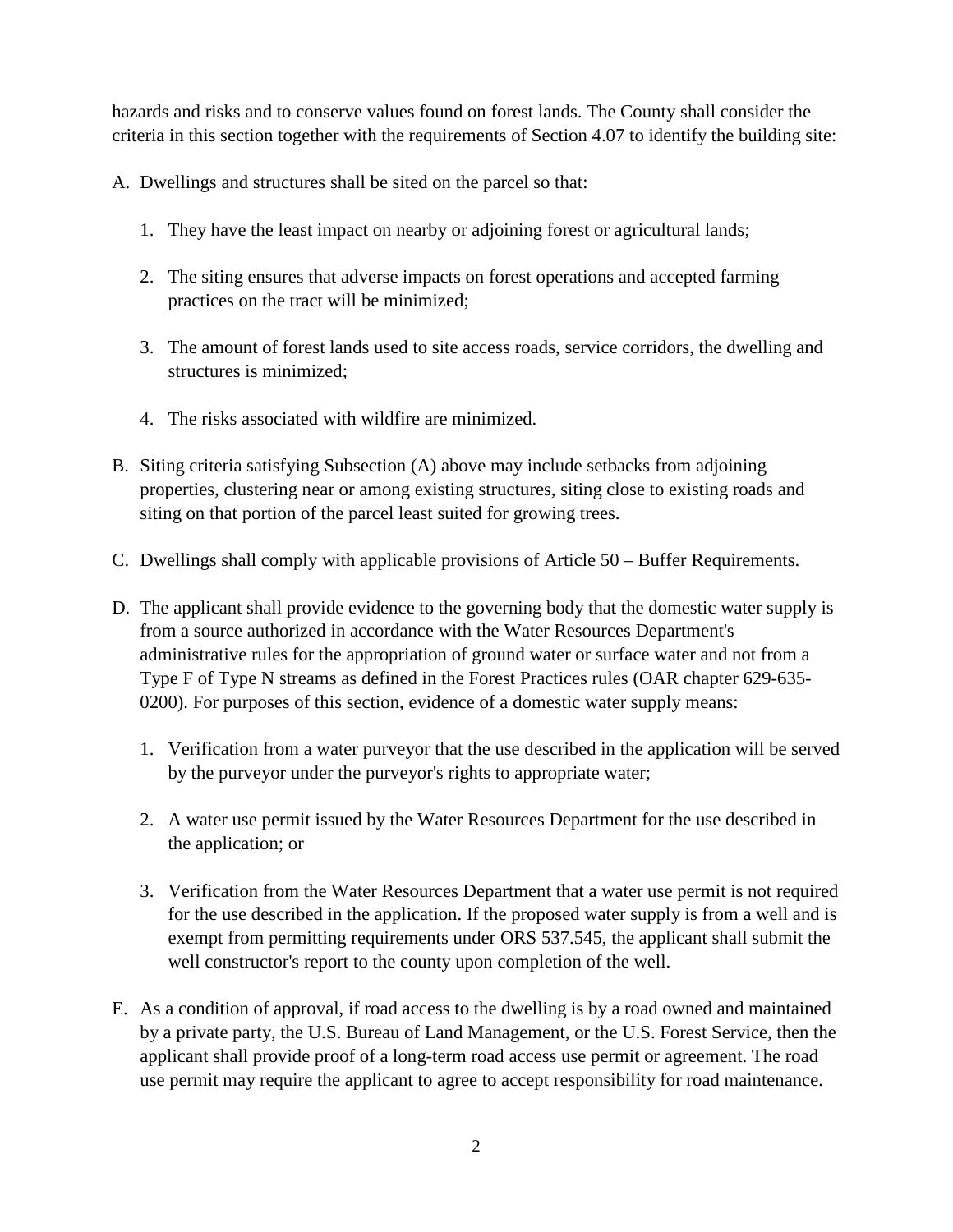- F. Approval of a dwelling shall be subject to the following requirements:
	- 1. Approval of a dwelling requires the owner of the tract to plant a sufficient number of seedlings, saplings, poles, or trees are on the tract, and if not to plant sufficient seedlings on the tract to demonstrate that the tract is reasonably expected to meet Department of Forestry stocking requirements at the time specified in Department of Forestry administrative rules OAR 629-610-0020;
	- 2. The planning department shall notify the County Department of Records and Assessment of the above condition at the time the dwelling is approved;
	- 3. The county governing body or its designate shall require as a condition of approval of a single-family dwelling under ORS 215.283 or 215.284 or otherwise in a farm or forest zone, that the landowner for the dwelling sign and record in the deed records for the county a document binding the landowner, and the landowner's successors in interest, prohibiting them from pursuing a claim for relief or cause of action alleging injury from farming or forest practices for which no action or claim is allowed under ORS 30.936 or 30.937; and
	- 4. If the lot or parcel is more than 10-acres the property owner shall:
		- a. Submit a stocking survey report by a professional forester to the County Department of Records and Assessment and they will verify that the minimum stocking requirements have been met by the time required by Department of Forestry rules;
		- b. Upon notification by the County Department of Records and Assessment, it will be determine whether the tract meets minimum stocking requirements of the Forest Practices Act. If it is determined that the tract does not meet those requirements, Records and Assessment will notify the owner that the land is not being managed as forest land. The County Department of Records and Assessment will then remove the forest land designation pursuant to ORS 321.359 and impose the additional tax.

**Section 4.07 – Fire Siting Standards for Dwellings and Structures:** The following fire siting standards or their equivalent shall apply to all new dwellings or structures in the F-1 and F-2 zones:

A. The dwelling shall be located upon a parcel within a fire protection district or shall be provided with residential fire protection by contract. If the dwelling is not within a fire protection district, the applicant shall provide evidence that they have asked to be included within the nearest such district. If the governing body determines that inclusion within a fire protection district or contracting for residential fire protection is impracticable, the governing body may provide an alternative means for protecting the dwelling from fire hazards that shall comply with the following: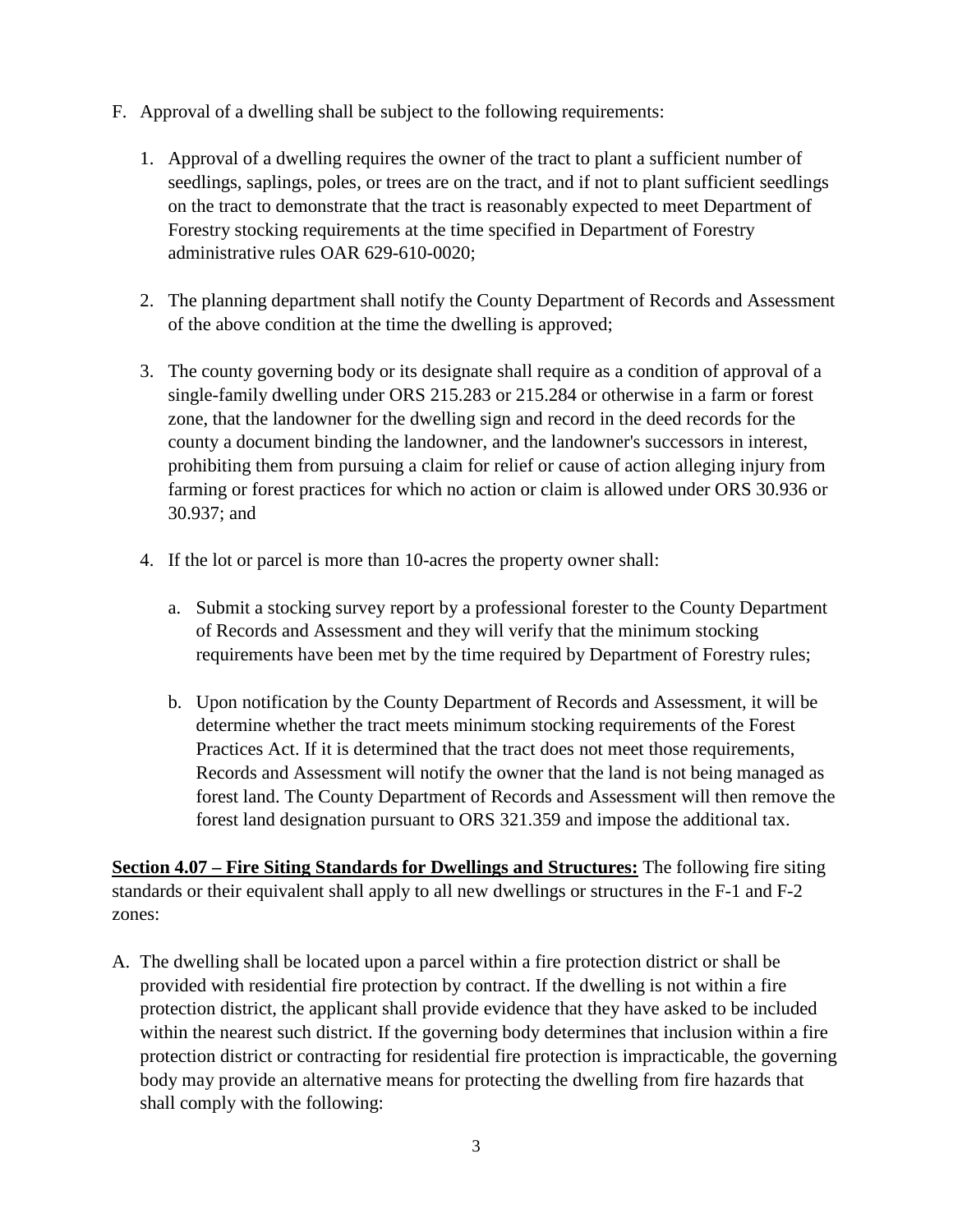- 1. The means selected may include a fire sprinkling system, onsite equipment and water storage or other methods that are reasonable, given the site conditions;
- 2. If a water supply is required for fire protection, it shall be a swimming pool, pond, lake, or similar body of water that at all times contains at least 4,000 gallons or a stream that has a continuous year round flow of at least one cubic foot per second;
- 3. The applicant shall provide verification from the Water Resources Department that any permits or registrations required for water diversion or storage have been obtained or that permits or registrations are not required for the use; and
- 4. Road access shall be provided to within 15-feet of the water's edge for firefighting pumping units. The road access shall accommodate the turnaround of firefighting equipment during the fire season. Permanent signs shall be posted along the access route to indicate the location of the emergency water source.
- B. Road access to the dwelling shall meet road design standards described in Section 4.09.
- C. A 50-foot primary fuel break plus a 100-foot secondary fuel break shall be cleared and maintained surrounding all dwellings and structures. Land owned or controlled by the owner that is too small to accommodate the fuel breaks shall be subject to Subsection (G). The primary fuel break shall not contain vegetation that will produce flame lengths in excess of one foot. The secondary fuel break shall reduce vegetation so that the intensity and likelihood of crown fires and crowning is reduced. Secondary fuel breaks shall be increased on the downslope side: 50-feet for 10% slope; 75-feet for 20°/a slope; 100-feet for 25% slope; or 150-feet for 40% slope.

*Fire Siting Standards for Dwellings and Fire Safety Design Standards handouts are available at the Planning Department.*

- D. The dwelling shall have a fire retardant roof.
- E. The dwelling shall not be sited on a slope of greater than 40 percent.
- F. If the dwelling has a chimney or chimneys, each chimney shall have a spark arrester.
- G. Exceptions to Section 4.07 may be approved if equivalent fire protection standards are submitted by a qualified forest fire professional. Exceptions to Section 4.07.A must include the water standards and road standards of Section 4.07.B. Submittals require approval by the Planning Director.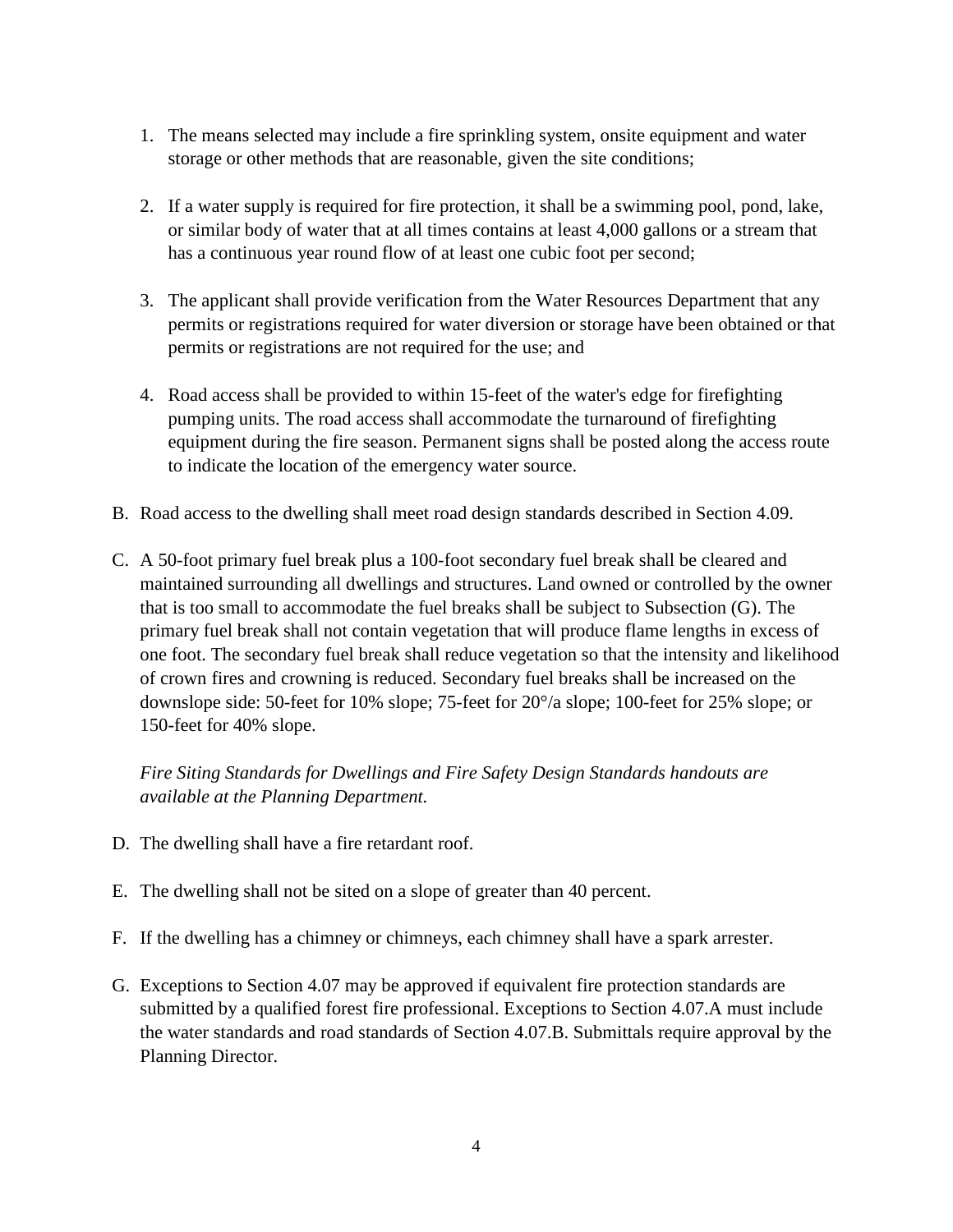**Section 4.09 – Road Standards:** New dwellings and structures shall be subject to the following applicable standards:

A. Roads shall be built and maintained to provide a minimum 20-foot width of all weather surface and a vertical clearance of 13-feet 6 inches.

*Fire Siting Standards for Dwellings and Fire Safety Design Standards handouts are available from the County Planning Department.*

- B. Driveways shall be built and maintained to provide a minimum 16-foot width of all weather surface and a vertical clearance of 13-feet 6 inches.
- C. The all weather surface, bridges, culverts, and other structures in the road bed shall be constructed and maintained to support gross vehicle weights of 50,000 pounds.
- D. Grades shall not exceed an average of 8%, with a maximum of 12% on short pitches. Variance may be granted by the fire service having responsibility for the area when topographic conditions make these standards impractical.
- E. Cul-de-sacs, dead-end driveways and dead-end roads over 150-feet in length shall have turnarounds of not less than 48-feet radius.
- F. Driveways in excess of 200-feet shall provide 20-foot wide by 40-foot long turnouts at a maximum spacing of half the driveway length or 400-feet, whichever is less.
- G. Driveways shall be marked with the residence's address unless it is clearly visible on the residence from the road. The numbers shall be 4 inches high and of reflective material.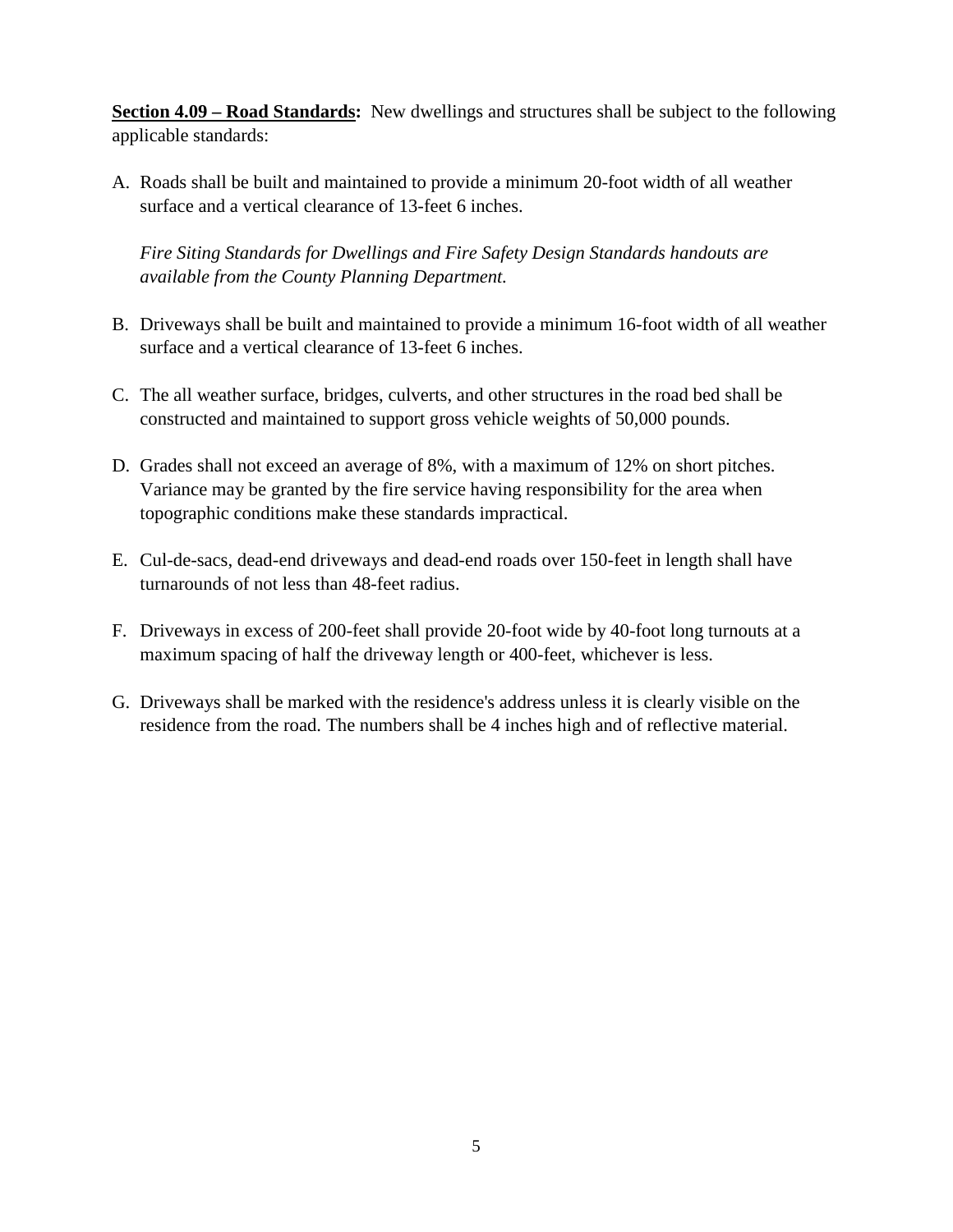|                                                                                                                                                                                                                                                    | <b>ADMINISTRATIVE LAND USE APPLICATION</b>                                                                                                                                                                                                                                                                                                                                                                             |                                                                                                                                                                                           |                                                                      |                                                                                     |  |  |  |
|----------------------------------------------------------------------------------------------------------------------------------------------------------------------------------------------------------------------------------------------------|------------------------------------------------------------------------------------------------------------------------------------------------------------------------------------------------------------------------------------------------------------------------------------------------------------------------------------------------------------------------------------------------------------------------|-------------------------------------------------------------------------------------------------------------------------------------------------------------------------------------------|----------------------------------------------------------------------|-------------------------------------------------------------------------------------|--|--|--|
|                                                                                                                                                                                                                                                    | <b>HOOD RIVER COUNTY</b><br><b>COMMUNITY DEVELOPMENT</b>                                                                                                                                                                                                                                                                                                                                                               |                                                                                                                                                                                           |                                                                      | <b>PLANNING</b>                                                                     |  |  |  |
|                                                                                                                                                                                                                                                    | 601 State Street                                                                                                                                                                                                                                                                                                                                                                                                       |                                                                                                                                                                                           |                                                                      |                                                                                     |  |  |  |
|                                                                                                                                                                                                                                                    | Hood River, OR 97031<br>PHONE 541-387-6840                                                                                                                                                                                                                                                                                                                                                                             |                                                                                                                                                                                           | File No.:                                                            |                                                                                     |  |  |  |
|                                                                                                                                                                                                                                                    | FAX 541-387-6873                                                                                                                                                                                                                                                                                                                                                                                                       |                                                                                                                                                                                           | Date received:                                                       |                                                                                     |  |  |  |
|                                                                                                                                                                                                                                                    |                                                                                                                                                                                                                                                                                                                                                                                                                        | plan.dept@co.hood-river.or.us                                                                                                                                                             |                                                                      | Date issued:<br>Application Review Fee \$                                           |  |  |  |
|                                                                                                                                                                                                                                                    |                                                                                                                                                                                                                                                                                                                                                                                                                        |                                                                                                                                                                                           |                                                                      |                                                                                     |  |  |  |
| <b>TYPE OF LAND USE PERMIT:</b>                                                                                                                                                                                                                    |                                                                                                                                                                                                                                                                                                                                                                                                                        |                                                                                                                                                                                           |                                                                      |                                                                                     |  |  |  |
| <b>Dwellings:</b>                                                                                                                                                                                                                                  | <b>Conditional Use:</b>                                                                                                                                                                                                                                                                                                                                                                                                |                                                                                                                                                                                           |                                                                      |                                                                                     |  |  |  |
| Farm Operator Dwelling<br>Income __Acreage                                                                                                                                                                                                         | $\Box$ Non- Farm Dwelling                                                                                                                                                                                                                                                                                                                                                                                              | Dependent Relative Dwelling                                                                                                                                                               | Plan and Zone Change<br>□ Planned Unit Development                   |                                                                                     |  |  |  |
| $\Box$ Relative Farm Dwelling                                                                                                                                                                                                                      | $\Box$ Home Occupation                                                                                                                                                                                                                                                                                                                                                                                                 |                                                                                                                                                                                           | ∟Zone Boundary Adjustment                                            |                                                                                     |  |  |  |
| □ Accessory Farm Dwelling                                                                                                                                                                                                                          | $\Box$ Bed and Breakfast                                                                                                                                                                                                                                                                                                                                                                                               |                                                                                                                                                                                           |                                                                      | $\Box$ Comprehensive Plan Amendment                                                 |  |  |  |
| $\square$ Farm Lot of Record<br>$\Box$ Forest Template Dwelling                                                                                                                                                                                    | Other:                                                                                                                                                                                                                                                                                                                                                                                                                 |                                                                                                                                                                                           |                                                                      |                                                                                     |  |  |  |
| $\square$ Forest Large Tract Dwelling                                                                                                                                                                                                              | $\square$ Variance                                                                                                                                                                                                                                                                                                                                                                                                     |                                                                                                                                                                                           |                                                                      |                                                                                     |  |  |  |
| $\square$ Forest Lot of Record                                                                                                                                                                                                                     | $\square$ Subdivision                                                                                                                                                                                                                                                                                                                                                                                                  |                                                                                                                                                                                           |                                                                      |                                                                                     |  |  |  |
| <b>SITE INFORMATION:</b>                                                                                                                                                                                                                           |                                                                                                                                                                                                                                                                                                                                                                                                                        |                                                                                                                                                                                           |                                                                      |                                                                                     |  |  |  |
| Township:<br>Range:                                                                                                                                                                                                                                | Section:                                                                                                                                                                                                                                                                                                                                                                                                               | Tax Lot:                                                                                                                                                                                  | Parcel size: ______<br>ac.                                           | Zoning:                                                                             |  |  |  |
| Site Address:                                                                                                                                                                                                                                      |                                                                                                                                                                                                                                                                                                                                                                                                                        |                                                                                                                                                                                           | City:                                                                |                                                                                     |  |  |  |
| <b>Filing fee</b>                                                                                                                                                                                                                                  | <b>APPLICATION CHECKLIST:</b><br>Unless otherwise noted, the following information is required as part of a complete application:<br><b>Completed application form</b><br><b>Project description</b><br>Applicant's & ALL property owners' signatures<br>Site Plan - per attached example<br>Only applications with the required information can be processed. Obtain a copy of the criteria and the questionnaire for |                                                                                                                                                                                           |                                                                      | Applicable criteria form / questionaire<br>Supporting documents (farm income, etc.) |  |  |  |
| your application type. The pertinent Hood River County Zoning Ordinance sections may be obtained from Hood River County<br>Pursuant to Oregon Revised Statutes Chapter 215, Section 427, this department has 30 days to review the application for | Community Development or on-line through the county website at www.co.hood-river.or.us<br>completeness and notify the applicant of any deficiencies.                                                                                                                                                                                                                                                                   |                                                                                                                                                                                           |                                                                      |                                                                                     |  |  |  |
| SIGNATURES: All Owners must sign                                                                                                                                                                                                                   |                                                                                                                                                                                                                                                                                                                                                                                                                        |                                                                                                                                                                                           | (Corporate or LLC owned parcels require authorized signatures)       |                                                                                     |  |  |  |
| <b>Owner Name:</b>                                                                                                                                                                                                                                 |                                                                                                                                                                                                                                                                                                                                                                                                                        | <b>Owner Name:</b>                                                                                                                                                                        |                                                                      |                                                                                     |  |  |  |
| Signature req'd                                                                                                                                                                                                                                    |                                                                                                                                                                                                                                                                                                                                                                                                                        | Signature req'd                                                                                                                                                                           |                                                                      |                                                                                     |  |  |  |
| <b>Mailing Address:</b>                                                                                                                                                                                                                            |                                                                                                                                                                                                                                                                                                                                                                                                                        | <b>Mailing Address:</b>                                                                                                                                                                   |                                                                      |                                                                                     |  |  |  |
| City:<br>State:                                                                                                                                                                                                                                    | Zip:                                                                                                                                                                                                                                                                                                                                                                                                                   | City:                                                                                                                                                                                     | State:                                                               | Zip:                                                                                |  |  |  |
| Phone:<br>E-mail:                                                                                                                                                                                                                                  |                                                                                                                                                                                                                                                                                                                                                                                                                        | Phone:                                                                                                                                                                                    | E-mail:                                                              |                                                                                     |  |  |  |
| Applicant if other than owner:<br>Signature req'd                                                                                                                                                                                                  |                                                                                                                                                                                                                                                                                                                                                                                                                        | By signing, I acknowledge that the information provided in this<br>application is accurate to the best of my knowledge.<br>Signature of the property owner(s) indicates that the property |                                                                      |                                                                                     |  |  |  |
| <b>Mailing Address:</b>                                                                                                                                                                                                                            |                                                                                                                                                                                                                                                                                                                                                                                                                        |                                                                                                                                                                                           | owners(s) is/are aware that an application is being made on the      |                                                                                     |  |  |  |
| City:<br>State:                                                                                                                                                                                                                                    | Zip:                                                                                                                                                                                                                                                                                                                                                                                                                   |                                                                                                                                                                                           | subject property. Signature of the property owner(s) also authorizes |                                                                                     |  |  |  |
| Phone:<br>E-mail:                                                                                                                                                                                                                                  |                                                                                                                                                                                                                                                                                                                                                                                                                        | evaluate the application.                                                                                                                                                                 | the County planning staff reasonable access to the site in order to  |                                                                                     |  |  |  |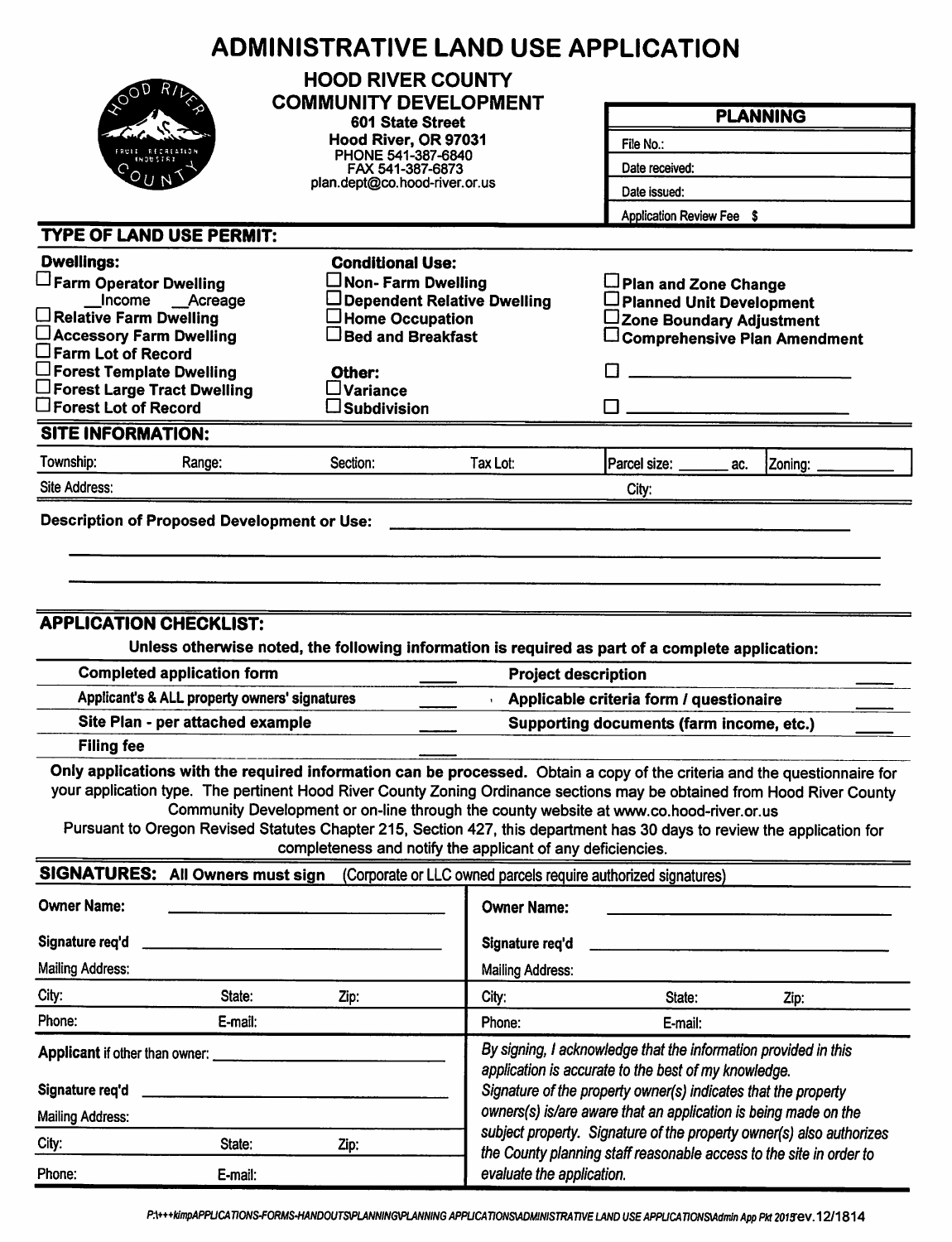# **SITE PLAN:**

A site plan, drawn TO SCALE in black ink at a maximum scale of 1 inch = 100 feet, must be included with your submitted application. Please do not use highlighter, colors, or photgraphs/aerial photos since they are not easily reproducible. Site plans should be drawn on paper NO LARGER THAN 11"x17".

If the parcel is large, planning staff suggests that you submit a detail site plan that shows only the portions of the parcel affected by the proposed development, together with a vicinity plan showing the overall site. If this option is pursued, please show at least two property lines and enough of the parcel or some adjacent features, such as roads, so that the planner and other viewers can locate the proposed development on the vicinity map.

Much of the required information may be obtained from the Hood River County webmap at www.co.hood-river.or.us under "County Maps"

#### MINIMUM SITE PLAN INFORMATION REQUIREMENTS:

Please Note: Although most site plans can be drawn by the person making application, you may wish to hire a professional to prepare your site plan if your proposal is complex or the site is challenging. Site plans allow the planner and other interested parties to clearly understand the nature of the proposal and its relationship to the parcel. as well as surrounding parcels of land. Submitted site plans are considered legally binding documents. It is the responsibility of the applicant to know and accurately identify the subject parcel's property lines, as well as the location of any easements or rights-of-way.

- $\Rightarrow$  Property Information address and map and tax lot.
- $\Rightarrow$  Property owner and applicant name.
- $\Rightarrow$  Scale and north arrow.
- $\Rightarrow$  Boundaries of parcel with dimensions.
- $\Rightarrow$  Location, labeling, and size of existing and proposed buildings and structures.
- Setback distance of proposed buildings and structures from property lines, roads, other structures, streams, ponds, & wetlands.
- $\Rightarrow$  Location and width of access roads, driveways, turnouts, turnarounds, and parking areas.
- $\Rightarrow$  Location of utility services, including approved septic drainfields, and replacement field.
- $\Rightarrow$  All easements (access, utility, irrigation, etc.).
- $\Rightarrow$  Significant slope or terrain features.
- → Vegetation type.
- $\Rightarrow$  Portion of property in farm or forest use.
- $\Rightarrow$  Vicinity map (if needed to augment your site plan).

Site plans not drawn to scale or failing to include the required information will not be accepted. See the sample site plan provided.

Using a piece of graph paper, such as that included within this application form, may be the simplest way to draw your plan to scale!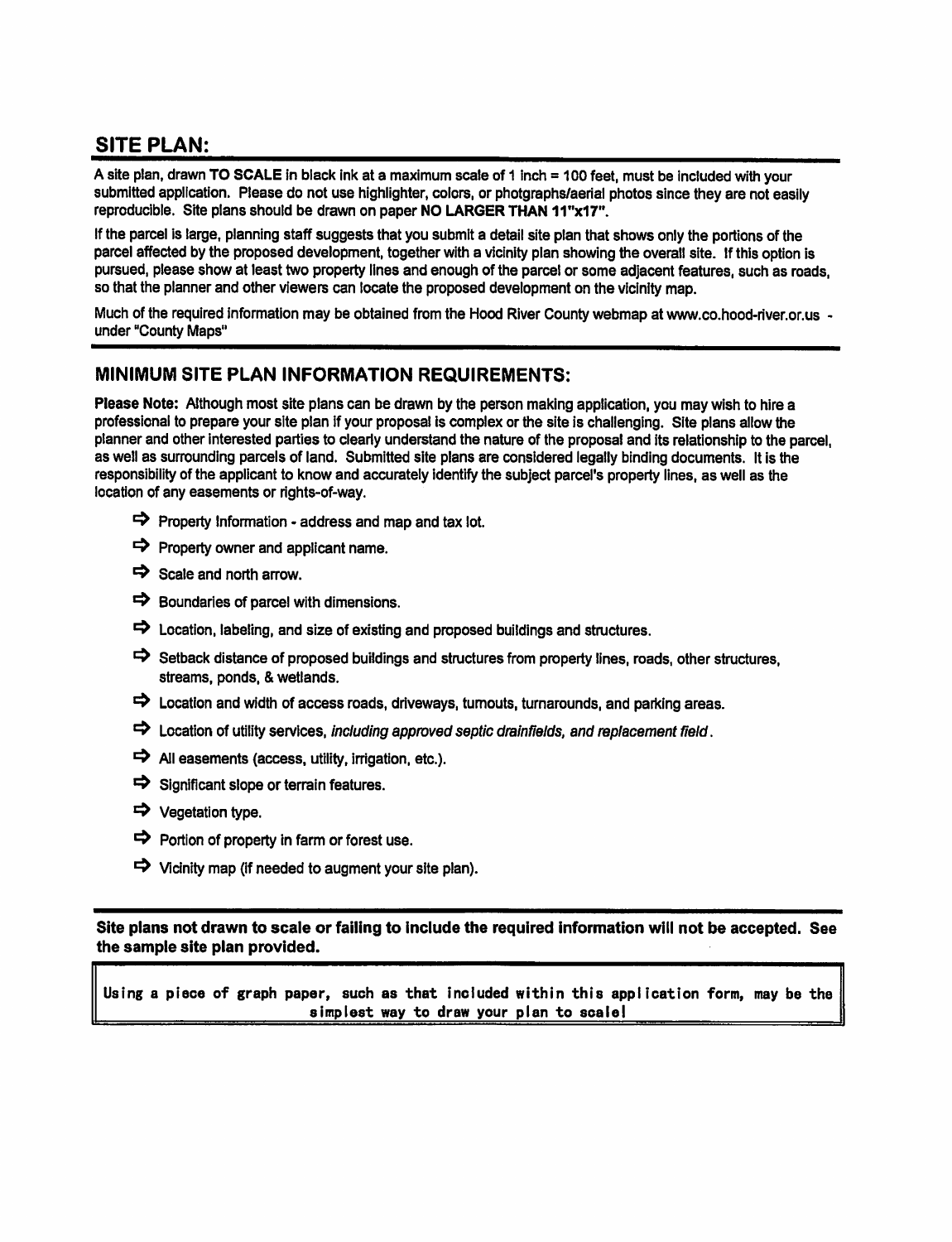#### **SITE PLAN EXAMPLE**



- ☑ Property Information.
- ☑ Scale and north arrow.
- ☑ Boundaries of parcel with dimensions.
- ☑ Existing and proposed structures.
- ☑ Setback distances of proposed buildings.
- ☑ Access roads, driveways, turnarounds, & parking.
- $\boxtimes$  Location of utilities, septic drainfields.
- $\boxtimes$  All easements (access, utility, irrigation, etc.).
- ☑ Significant slope or terrain features.
- ☑ Vegetation type.
- 図 Portion of property in farm or forest use.
- 图 Vicinity map (if needed to augment your site plan).